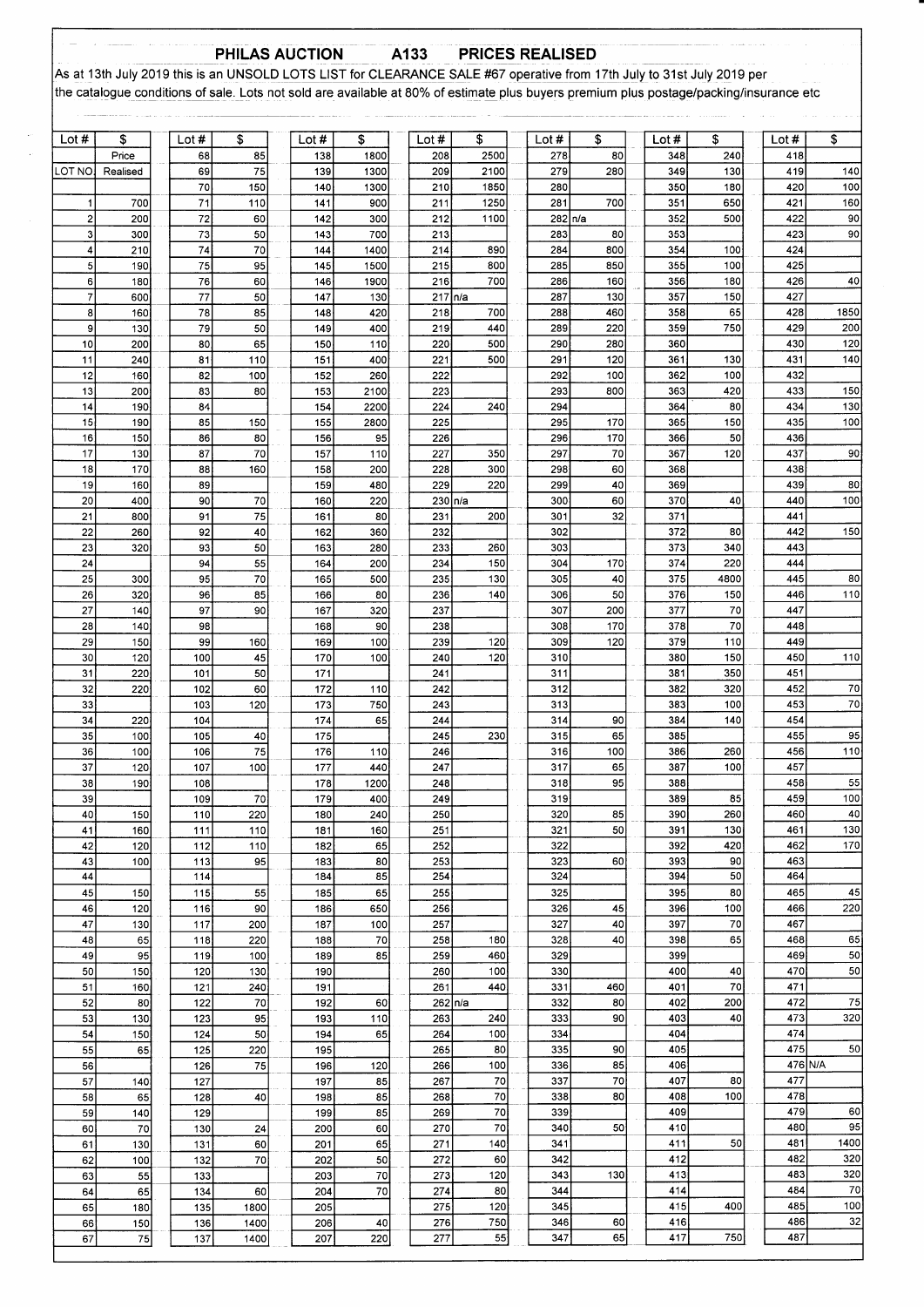## PHILAS AUCTION

**PRICES REALISED** 

As at 13th July 2019 this is an UNSOLD LOTS LIST for CLEARANCE SALE #67 operative from 17th July to 31st July 2019 per the catalogue conditions of sale. Lots not sold are available at 80% of estimate plus buyers premium plus postage/packing/insurance etc

A133

| Lot $#$    | \$   | Lot $#$    | \$         | Lot $#$    | \$         | Lot#       | \$        | Lot $#$    | \$         | Lot $#$    | \$        | Lot $#$          | \$        |
|------------|------|------------|------------|------------|------------|------------|-----------|------------|------------|------------|-----------|------------------|-----------|
| 488        | 300  | 620        | 110        | 690        |            | 760        | 80        | 830        | 280        | 900        | 55        | 1011             | 60        |
| 489        | 280  | 621        | 55         | 691        | 860        | 761        | 45        |            | 831   n/a  | 901        | 55        | 1012             | 60        |
| 490        | 100  | 622        |            | 692        | 300        | 762        |           | 832        | 70         | 902        |           | 1013             |           |
| 491        | 90   | 623        | 65         | 693        | 300        | 763        |           | 833        | 75         | 903        | 120       | 1014             | 140       |
| 492        |      | 624        | 70         | 694        | 650        | 764        | 65        | 834        | 150        | 904        |           | 1015             | 260       |
| 493        | 70   | 625        | 120        | 695        | 450        | 765        | 80        | 835        |            | 905        | 80        | 1016             | 320       |
| 494        | 70   | 626        | 50         | 696        | 260        | 766        | 240       | 836        | 55         | 906        |           | 1017             | 200       |
| 495        | In/a | 627        | 60         | 697        |            | 767        | 80        | 837        |            | 907        | 110       | 1018             |           |
| 496        | 50   | 628        | 100        | 698        | 75         | 768        |           | 838        |            | 908        |           | 1019             | 320       |
| 497        |      | 629        | 45         | 699        |            | 769        | 80        | 839        |            | 909        |           | 1020             | 120<br>95 |
| 498 n/a    |      | 630        |            | 700        | 150        | 770        | 120       | 840        | 45         | 910<br>911 | 1600      | 1021<br>1022     | 240       |
| 499        | 75   | 631        |            | 701        |            | 771<br>772 | 95<br>420 | 841        | 80         | 912        | 50        | 1023             |           |
| 500<br>501 |      | 632        |            | 702<br>703 | 85<br>160  | 773        |           | 842<br>843 |            | 913        |           | 1024             | 75        |
| 502        |      | 633<br>634 | 100<br>40  | 704        |            | 774        | 400       | 844        | 80         | 914        | 50        | 1025             |           |
| 503        | 700  | 635        | 32         | 705        | 80         | 775        | 90        | 845        | 110        | 915        | 70        | 1026             |           |
| 504        |      | 636        | 60         | 706        | 400        | 776        | 150       | 846        | 70         | 916        |           | 1027             | 90        |
| 505        |      | 637        | 34         | 707        | 85         | 777        |           | 847        | 50         | 917        |           | 1028             |           |
| 506        | 50   | 638        | 65         | 708        |            | 778        |           | 848        | 50         | 918        |           | 1029             |           |
| 507        | 550  | 639        |            | 709        | 85         | 779        | 120       | 849        | 150        | 919        | 75        | 1030             |           |
| 508        | 70   | 640        | 50         | 710        | 95         | 780        |           | 850        |            | 920        |           | 1031             | 340       |
| 509        |      | 641        | 130        | 711        | 45         | 781        | 280       | 851        |            | 921        |           | 1032             |           |
| 510        |      | 642        | 50         | 712        | 100        | 782        | 55        | 852        | 50         | 922        | 20        | 1033             |           |
| 511        | 40   | 643        |            | 713        | 50         | 783        | 160       | 853        |            | 923        |           | 1034             |           |
| 512        | 60   | 644        |            | 714        |            | 784        |           | 854        |            | 924        | 40        | 1035             | 500       |
| 513        |      | 645        |            | 715        | 220        | 785        | 180       | 855        |            | 925        |           | 1036             |           |
| 514        |      | 646        |            | 716        | 70         | 786        |           | 856        |            | 926        |           | 1037             | 65        |
| 515        |      | 647        | 140        | 717        | 110        | 787        | 140       | 857        |            | 927        | 85        | 1038             |           |
| 516        | 190  | 648        |            | 718        | 130        | 788        |           | 858        |            | 928        |           | 1039             |           |
| 517        |      | 649        |            | 719        | 85         | 789        |           | 859        | 65         | 929        |           | 1040             |           |
| 518        |      | 650        |            | 720        |            | 790        |           | 860        | 35         | 930        |           | 1041             |           |
| 519        | 130  | 651        |            | 721        | 350        | 791        |           | 861        | 95         | 931        |           | 1042             |           |
| 520        | 120  | 652        | 70         | 722        | 250        | 792        |           | 862        | 240        | 932        | 32        | 1043             | 220       |
| 521        | 60   | 653        | 90         | 723        | 110        | 793        |           | 863        |            | 933        |           | 1044             |           |
| 522        | 50   | 654        | 750        | 724        | 60         | 794        | 340       | 864        |            |            | 934 n/a   | 1045             |           |
| 523        | 65   | 655        | 100        | 725        | 100        | 795        |           | 865        |            | 935        | 55        | 1046             | 150       |
| 524        | 380  | 656        | 160        | 726        | 160        | 796        |           | 866        |            | 936        |           | 1047             |           |
| 525        |      | 657        | 70         | 727        |            | 797        |           | 867        | 45         | 937        | 40        | 1048             | 350       |
| 526        | 65   | 658        |            | 728        |            | 798        |           | 868        |            | 938        |           | 1049             | 800       |
| 551        | 460  | 659        | 175        | 729        |            | 799        | 55        | 869        |            | 939        | 95        | 1050             |           |
| 552        | 460  | 660        | 140        | 730        |            | 800        | 45        | 870        | 70         | 940        | 140       | 105 <sup>2</sup> |           |
| 553        | 260  | 661        | 700        | 731        | 360        | 801        | 170       | 871        | 65         | 941        | 65        | 1052             |           |
| 554        | 260  | 662        |            | 732        | 160        | 802        |           | 872        | 180        | 942        | 80        | 1053             |           |
| 555        | 320  | 663        | 70         | 733        | 300        | 803        | 90        | 873        |            | 943        | 180<br>75 | 1054             |           |
| 556        | 220  | 664        |            | 734        | 220        | 804        |           | 874<br>875 | 130<br>120 | 944<br>945 | 350       | 1055<br>1056     |           |
| 557<br>558 | 20   | 665        | 550<br>180 | 735<br>736 | 120<br>150 | 805<br>806 |           | 876        |            | 946        | 130       | 1057             |           |
|            |      | 666        |            |            |            |            | 50        | 877        |            | 947        | 180       | 1058             |           |
| 559<br>560 |      | 667<br>668 | 65         | 737<br>738 | 110<br>70  | 807<br>808 |           | 878        | 120        | 948        | 80        | 1059             |           |
| 561        | 300  | 669        | 800        | 739        | 80         | 809        |           | 879        | 70         | 949        | 120       | 1060             |           |
| 562        | 70   | 670        | 220        | 740        |            | 810        |           | 880        | 120        | 950        | 170       | 1061             |           |
| 601        | 340  | 671        | 140        | 741        | 120        | 811        |           | 881        | 260        | 951        | 50        | 1062             | $70\,$    |
| 602        |      | 672        | 40         | 742        |            | 812        |           | 882        |            | 952        | 75        | 1063             |           |
| 603        | 240  | 673        | 800        | 743        | 70         | 813        | 60        | 883        |            | 953        | 120       | 1064             |           |
| 604        | 320  | 674        | 280        | 744        | 1300       | 814        | 45        | 884        |            | 954        | 75        | 1065             |           |
| 605        | 130  | 675        | 60         | 745        |            | 815        | 600       | 885        |            | 955        | 100       | 1066             |           |
| 606        | 240  | 676        | 90         | 746        | 160        | 816        | 170       | 886        |            | 956        | 80        | 1067             | 90        |
| 607        | 260  | 677        | 90         | 747        | 40         | 817        | 22        | 887        | 22         | 957        |           | 1068             | 90        |
| 608        |      | 678        |            | 748        | 170        | 818        | 90        | 888        |            | 958        | 85        | 1069             | 80        |
| 609        | 130  | 679        |            | 749        | 420        | 819        | 50        | 889        |            | 959        |           | 1070             |           |
| 610        |      | 680        | 80         | 750        | 65         | 820        |           | 890        |            | 1001       | 40        | 1071             | 320       |
| 611        | 110  | 681        | 400        | 751        | 40         | 821        |           | 891        |            | 1002       |           | 1072             |           |
| 612        | 100  | 682        | 160        | 752        | 650        | 822        |           | 892        |            | 1003       | 75        | 1073             |           |
| 613        |      | 683        | 200        | 753        | 90         | 823        | 65        | 893        | 130        | 1004       |           | 1074             | 240       |
| 614        |      | 684        | 200        | 754        | 340        | 824        |           | 894        |            | 1005       |           | 1075             | 210       |
| 615        | 55   | 685        | 120        | 755        | 120        | 825        |           | 895        |            | 1006       |           | 1076             | 260       |
| 616        | 160  | 686        | 280        | 756        | 200        | 826        | 130       | 896        |            | 1007       | 550       | 1077             | 80        |
| 617        |      | 687        |            | 757        | 120        | 827        | 120       | 897        | 80         | 1008       | 190       | 1078             | 80        |
| 618        | 80   | 688        | 160        | 758        | 70         | 828        | 140       | 898        |            | 1009       | 95        | 1079             |           |
| 619        | 50   | 689        | 160        | 759        |            | 829        | 65        | 899        | 260        | 1010       | 85        | 1080             | 240       |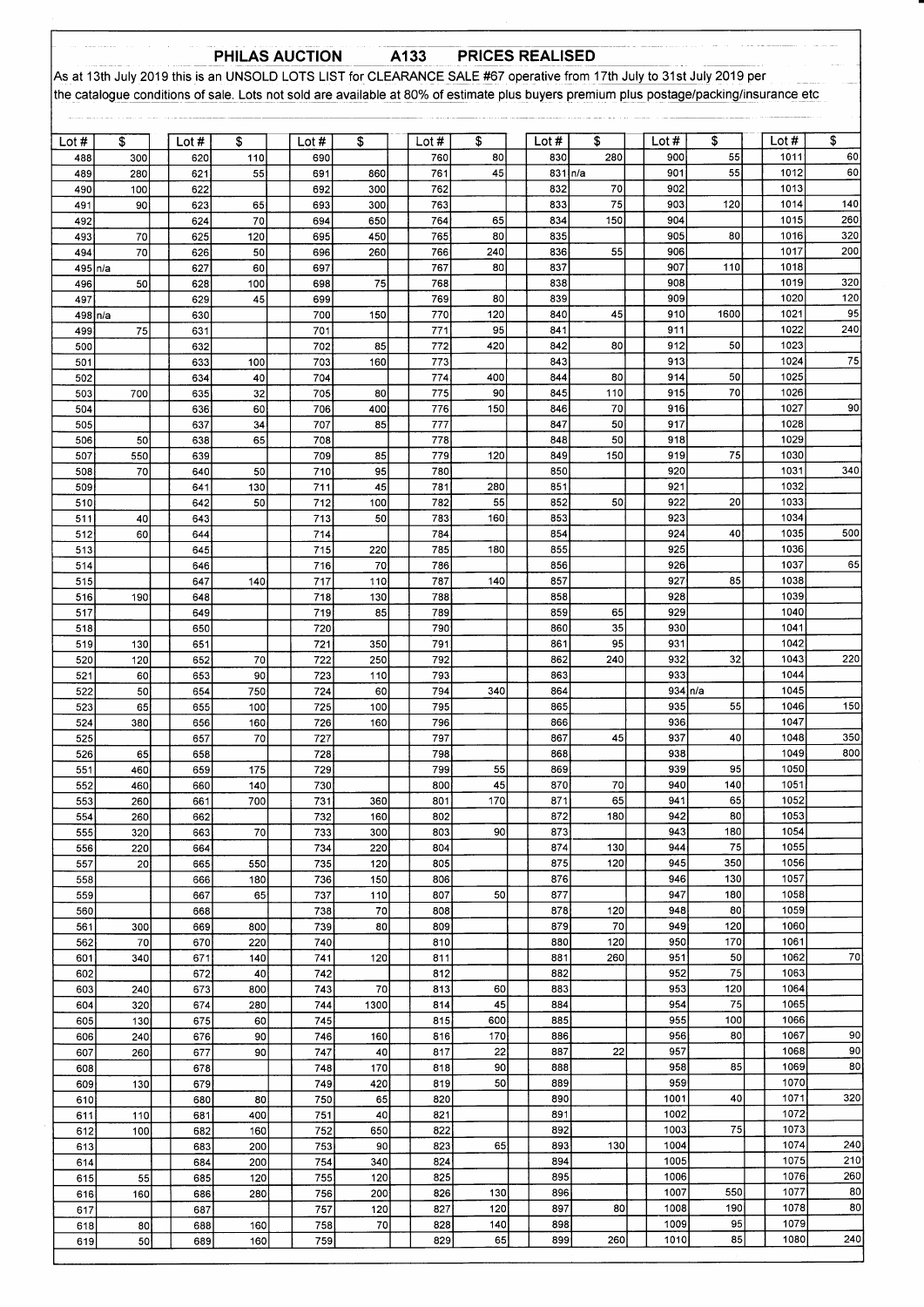### PHILAS AUCTION A133

**PRICES REALISED** 

As at 13th July 2019 this is an UNSOLD LOTS LIST for CLEARANCE SALE #67 operative from 17th July to 31st July 2019 per<br>the catalogue conditions of sale. Lots not sold are available at 80% of estimate plus buyers premium pl

| Lot $#$      | \$         | Lot $#$      | \$        | Lot #        | \$   | Lot #        | \$         | Lot #        | \$        | Lot #        | \$        | Lot #        | \$       |
|--------------|------------|--------------|-----------|--------------|------|--------------|------------|--------------|-----------|--------------|-----------|--------------|----------|
| 1081         |            | 1151         | 130       | 1221         |      | 129'         |            | 2033         |           | 2103         |           | 2173         |          |
| 1082         |            | 1152         |           | 1222         | 260  | 1292         |            | 2034         |           | 2104         |           | 2174         |          |
| 1083         |            | 1153         | 95        | 1223         | 80   | 1293         |            | 2035         |           | 2105         |           | 2175         |          |
| 1084         | 130        | 1154         | 100       | 1224         | 250  | 1294         |            | 2036         | 80        | 2106         | 65        | 2176         |          |
| 1085         |            | 1155         | 180       | 1225         | 95   | 1295         |            | 2037         |           | 2107         |           | 2177         |          |
| 1086 N/A     |            | 1156         | 150       | 1226         | 200  | 1296         |            | 2038         |           | 2108         |           | 2178         | 80       |
| 1087<br>1088 | 300        | 1157<br>1158 | 90        | 1227<br>1228 | 130  | 1297<br>1298 | 200<br>300 | 2039<br>2040 | 40<br>55  | 2109<br>2110 | 32        | 2179<br>2180 |          |
| 1089         |            | 1159         |           | 1229         |      | 1299         |            | 2041         | 55        | 2111         |           | 2181         | 40       |
| 1090         | 1500       | 1160         |           | 1230         | 55   | 1300         |            | 2042         | 55        | 2112         | 32        | 2182         | 32       |
| 1091         |            | 1161         |           | 1231         | 60   | 1301         |            | 2043         |           | 2113         | 65        | 2183         | 24       |
| 1092         |            | 1162         |           | 1232         |      | 1302         |            | 2044         |           | 2114         |           | 2184         |          |
| 1093         | 150        | 1163         |           | 1233         | 120  | 1303         | 550        | 2045         | 50        | 2115         |           | 2185         | 80       |
| 1094         |            | 1164         |           | 1234         |      | 1304         |            | 2046         |           | 2116         | 95        | 2186         | 32       |
| 1095         |            | 1165         |           | 1235         |      | 1305         |            | 2047         |           | 2117         |           | 2187         | 160      |
| 1096<br>1097 | 120<br>110 | 1166<br>1167 | 70        | 1236<br>1237 | 200  | 1306<br>1307 | 200        | 2048<br>2049 |           | 2118<br>2119 |           | 2188<br>2189 | 65<br>32 |
| 1098         |            | 1168         |           | 1238         | 160  | 1308         |            | 2050         |           | 2120         | 40        | 2190         |          |
| 1099         |            | 1169         |           | 1239         |      | 1309         |            | 2051         |           | 2121         |           | 2191         |          |
| 1100         |            | 1170         |           | 1240         | 500  | 1310         |            | 2052         |           | 2122         |           | 2192 n/a     |          |
| 1101         |            | 1171         | 170       | 1241         | 380  | 1311 n/a     |            | 2053         |           | 2123         | 95        | 2193         |          |
| 1102         |            | 1172         |           | 1242         | 360  | 1312         |            | 2054         |           | 2124         |           | 2194         |          |
| 1103         |            | 1173         |           | 1243         |      | 1313         |            | 2055         |           | 2125         |           | 2195         | 24       |
| 1104<br>1105 |            | 1174<br>1175 |           | 1244<br>1245 |      | 1314<br>1315 | 190        | 2056<br>2057 |           | 2126<br>2127 |           | 2196<br>2197 |          |
| 1106         |            | 1176         |           | 1246         | 170  | 1316         | 90         | 2058         | 50        | 2128         |           | 2198         | 50       |
| 1107         |            | 1177         |           | 1247         |      | 1317         | 100        | 2059         | 70        | 2129         |           | 2199         |          |
| 1108         |            | 1178         |           | 1248         |      | 1318         | 100        | 2060         |           | 2130         | 65        | 2200         | 55       |
| 1109         |            | 1179         |           | 1249         |      | 1319         | 80         | 2061         | 40        | 2131         |           | 2201         |          |
| 1110         | 80         | 1180         |           | 1250         | 1200 | 1320         | 150        | 2062         | 50        | 2132         | 50        | 2202         |          |
| 1111         |            | 1181         |           | 1251         | 140  | 1321         | 100        | 2063         | 50        | 2133         | 55        | 2203         |          |
| 1112<br>1113 |            | 1182         |           | 1252<br>1253 | 160  | 1322<br>1323 | 140<br>65  | 2064<br>2065 |           | 2134<br>2135 | 55        | 2204<br>2205 | 80       |
| 1114         | 120        | 1183<br>1184 | 65        | 1254         | 1800 | 1324         | 65         | 2066         | 65<br>32  | 2136         |           | 2206         | 95       |
| 1115         |            | 1185         |           | 1255         |      | 1325         | 260        | 2067         |           | 2137         |           | 2207         | 80       |
| 1116         |            | 1186         |           | 1256         |      | 1326         | 50         | 2068         | 45        | 2138         |           | 2208         | 90       |
| 1117         |            | 1187         | 110       | 1257         | 1500 | 1327         |            | 2069         | 40        | 2139         |           | 2209         |          |
| 1118         | 70         | 1188         | 65        | 1258         |      | 1328         |            | 2070         | 40        | 2140         |           | 2210         | 80       |
| 1119         | 160        | 1189         | 80        | 1259         |      | 2001         | 36<br>120  | 2071         |           | 2141<br>2142 | 65        | 2211<br>2212 | 170      |
| 1120<br>1121 | 100        | 1190<br>1191 | 100<br>95 | 1260<br>1261 | 220  | 2002<br>2003 | 24         | 2072<br>2073 | 45        | 2143         |           | 2213         | 75       |
| 1122         |            | 1192         |           | 1262         |      | 2004         | 40         | 2074         | 40        | 2144         |           | 2214         | 40       |
| 1123         |            | 1193         | 420       | 1263         |      | 2005         |            | 2075         | 50        | 2145         |           | 2215         |          |
| 1124         |            | 1194         | 55        | 1264         |      | 2006         | 40         | 2076         | 50        | 2146         | 36        | 2216         | 65       |
| 1125         |            | 1195         |           | 1265         |      | 2007         |            | 2077         |           | 2147         |           | 2217         |          |
| 1126         |            | 1196         |           | 1266         |      | 2008         | 55         | 2078         |           | 2148         |           | 2218         |          |
| 1127         |            | 1197         | 200       | 1267         |      | 2009         |            | 2079         |           | 2149<br>2150 | 80        | 2219<br>2220 | 40<br>40 |
| 1128<br>1129 |            | 1198<br>1199 |           | 1268<br>1269 |      | 2010<br>2011 | 50         | 2080<br>2081 | 45        | 2151         | 50        | 2221         |          |
| 1130         |            | 1200         |           | 1270         |      | 2012         |            | 2082         |           | 2152         | 55        | 2222         |          |
| 1131         |            | 1201         |           | 1271         |      | 2013         | 85         | 2083         |           | 2153         | 32        | 2223         |          |
| 1132         | 180        | 1202         | 60        | 1272         |      | 2014         |            | 2084         |           | 2154         | 65        | 2224         | 75       |
| 1133         |            | 1203         |           | 1273         |      | 2015         |            | 2085         | 50        | 2155         | 40        | 2225         |          |
| 1134         |            | 1204         |           | 1274         |      | 2016         | 40         | 2086         |           | 2156         |           | 2226         | 40       |
| 1135<br>1136 |            | 1205<br>1206 |           | 1275<br>1276 | 260  | 2017<br>2018 | 50<br>24   | 2087<br>2088 |           | 2157<br>2158 | 32<br>590 | 2227<br>2228 | 36       |
| 1137         |            | 1207         |           | 1277         |      | 2019         |            | 2089         |           | 2159         | 100       | 2229         |          |
| 1138         |            | 1208         |           | 1278         |      | 2020         | 24         | 2090         |           | 2160         | 65        | 2230         |          |
| 1139         | 80         | 1209         | 70        | 1279         |      | 2021         |            | 2091         |           | 2161         |           | 2231         | 55       |
| 1140         |            | 1210         |           | 1280         |      | 2022         | 50         | 2092         |           | 2162         | 75        | 2232         |          |
| 1141         |            | 1211         | 80        | 1281         |      | 2023         | 32         | 2093         | 32        | 2163         |           | 2233         |          |
| 1142         | 100        | 1212         |           | 1282         |      | 2024         |            | 2094         | 40        | 2164         | 95        | 2234         |          |
| 1143<br>1144 | 120        | 1213<br>1214 | 80<br>65  | 1283<br>1284 | 340  | 2025<br>2026 | 70<br>50   | 2095<br>2096 | 160<br>50 | 2165<br>2166 | 130       | 2235<br>2236 | 40       |
| 1145         |            | 1215         | 160       | 1285         |      | 2027         | 50         | 2097         |           | 2167         |           | 2237         |          |
| 1146         |            | 1216         |           | 1286         |      | 2028         |            | 2098         | 70        | 2168         |           | 2238         |          |
| 1147         |            | 1217         |           | 1287         | 170  | 2029         |            | 2099         |           | 2169         | 50        | 2239         |          |
| 1148         |            | 1218         | 95        | 1288         |      | 2030         |            | 2100         |           | 2170         |           | 2240         |          |
| 1149         |            | 1219         | 80        | 1289         |      | 2031         |            | 2101         | 56        | 2171         |           | 2241         |          |
| 1150         |            | 1220         | 55        | 1290         |      | 2032         |            | 2102         | 36        | 2172         |           | 2242         |          |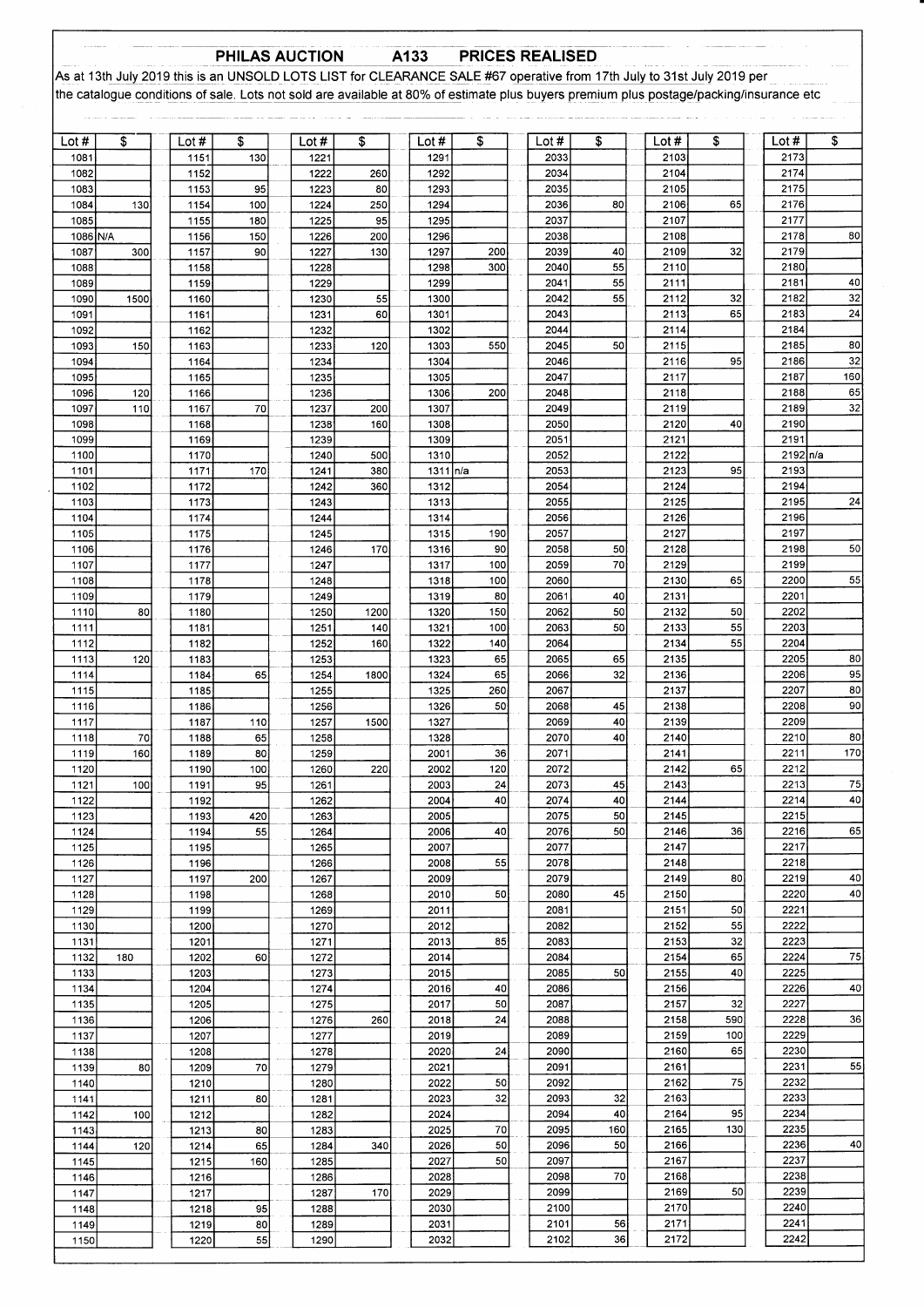PHILAS AUCTION A133 PRICES REALISED

As at 13th July 2019 this is an UNSOLD LOTS LIST for CLEARANCE SALE #67 operative from 17th July to 31st July 2019 per the catalogue conditions of sale. Lots not sold are available at 80% of estimate plus buyers premium plus postage/packing/insurance etc

| Lot $#$      | \$  | Lot $#$      | \$       | Lot $#$      | \$        | Lot #        | \$              | Lot #        | \$       | Lot #        | \$       | Lot #        | \$         |
|--------------|-----|--------------|----------|--------------|-----------|--------------|-----------------|--------------|----------|--------------|----------|--------------|------------|
| 2243<br>2244 |     | 2313<br>2314 | 55<br>50 | 2383<br>2384 | 40        | 2453<br>2454 |                 | 2523<br>2524 | 65       | 2593<br>2594 | 130      | 2663<br>2664 | 85         |
| 2245         | 70  | 2315         | 50       | 2385         |           | 2455         |                 | 2525         | 170      | 2595         |          | 2665         |            |
| 2246         | 55  | 2316         | 55       | 2386         | 40        | 2456         |                 | 2526         | 70       | 2596         | 50       | 2666         | 55         |
| 2247         | 36  | 2317         | 40       | 2387         | 40        | 2457         |                 | 2527         |          | 2597         |          | 2667         | 95         |
| 2248         |     | 2318         | 50       | 2388         | 40        | 2458         | 36              | 2528         |          | 2598         |          | 2668         |            |
| 2249<br>2250 |     | 2319<br>2320 | 32       | 2389<br>2390 | 120       | 2459<br>2460 |                 | 2529<br>2530 | 170      | 2599<br>2600 | 40       | 2669<br>2670 | 36         |
| 2251         |     | 2321         |          | 2391         | 50        | 2461         |                 | 2531         | 80       | 2601         | 40       | 2671         |            |
| 2252         |     | 2322         |          | 2392         | 32        | 2462         |                 | 2532         |          | 2602         | 140      | 2672         | 55         |
| 2253         |     | 2323         |          | 2393         |           | 2463         | 36              | 2533         | 95       | 2603         | 60       | 2673         | 70         |
| 2254         |     | 2324         |          | 2394         |           | 2464         |                 | 2534         |          | 2604         |          | 2674         |            |
| 2255         |     | 2325         |          | 2395         | 110<br>90 | 2465<br>2466 | 65              | 2535<br>2536 | 70<br>55 | 2605<br>2606 | 90       | 2675<br>2676 | 28         |
| 2256<br>2257 |     | 2326<br>2327 |          | 2396<br>2397 | 32        | 2467         |                 | 2537         |          | 2607         | 70       | 2677         |            |
| 2258         |     | 2328         |          | 2398         |           | 2468         |                 | 2538         |          | 2608         | 36       | 2678         |            |
| 2259         |     | 2329         |          | 2399         |           | 2469         |                 | 2539         | 50       | 2609         | 32       | 2679         |            |
| 2260         |     | 2330         |          | 2400         |           | 2470         |                 | 2540         | 35       | 2610         |          | 2680         |            |
| 2261         |     | 2331         | 70       | 2401         |           | 2471         |                 | 2541<br>2542 |          | 2611<br>2612 | 80<br>28 | 2681<br>2682 | 55         |
| 2262<br>2263 |     | 2332<br>2333 |          | 2402<br>2403 |           | 2472<br>2473 |                 | 2543         | 80       | 2613         | 32       | 2683         |            |
| 2264         |     | 2334         |          | 2404         | 140       | 2474         |                 | 2544         |          | 2614         | 26       | 2684         |            |
| 2265         |     | 2335         |          | 2405         | 60        | 2475         | 36              | 2545         | 55       | 2615         | 28       | 2685         | 55         |
| 2266         |     | 2336         |          | 2406         |           | 2476         |                 | 2546         |          | 2616         | 120      | 2686         |            |
| 2267         | 80  | 2337         |          | 2407         | 45        | 2477         | 40              | 2547         |          | 2617         |          | 2687         | 95<br>65   |
| 2268<br>2269 |     | 2338<br>2339 |          | 2408<br>2409 |           | 2478<br>2479 | 100<br>36       | 2548<br>2549 |          | 2618<br>2619 | 50       | 2688<br>2689 |            |
| 2270         | 50  | 2340         |          | 2410         |           | 2480         |                 | 2550         |          | 2620         | 80       | 2690         |            |
| 2271         | 130 | 2341         |          | 2411         |           | 2481         | 60              | 2551         | 32       | 2621         |          | 2691         |            |
| 2272         |     | 2342         |          | 2412         |           | 2482         |                 | 2552         | 32       | 2622         |          | 2692         | 70         |
| 2273         |     | 2343         |          | 2413         |           | 2483         |                 | 2553         |          | 2623         |          | 2693         |            |
| 2274<br>2275 | 120 | 2344<br>2345 |          | 2414<br>2415 |           | 2484<br>2485 | 85<br>60        | 2554<br>2555 | 40       | 2624<br>2625 |          | 2694<br>2695 | 55         |
| 2276         |     | 2346         |          | 2416         |           | 2486         | 36              | 2556         |          | 2626         | 50       | 2696         | 50         |
| 2277         |     | 2347         |          | 2417         |           | 2487         |                 | 2557         |          | 2627         | 36       | 2697         |            |
| 2278         |     | 2348         |          | 2418         |           | 2488         |                 | 2558         |          | 2628         |          | 2698         |            |
| 2279         |     | 2349         |          | 2419         |           | 2489         | 36              | 2559         |          | 2629         | 110      | 2699         |            |
| 2280<br>2281 | 160 | 2350<br>2351 |          | 2420<br>2421 |           | 2490<br>2491 | 36              | 2560<br>2561 |          | 2630<br>2631 | 40       | 2700<br>2701 |            |
| 2282         |     | 2352         |          | 2422         |           | 2492         |                 | 2562         |          | 2632         | 70       | 2702         |            |
| 2283         | 170 | 2353         |          | 2423         |           | 2493         |                 | 2563         | 32       | 2633         |          | 2703         |            |
| 2284         |     | 2354         |          | 2424         |           | 2494         |                 | 2564         |          | 2634         | 34       | 2704         |            |
| 2285         |     | 2355         | 80       | 2425         |           | 2495         |                 | 2565         |          | 2635         | 65       | 2705         |            |
| 2286<br>2287 |     | 2356<br>2357 |          | 2426<br>2427 | 40        | 2496<br>2497 |                 | 2566<br>2567 | 50       | 2636<br>2637 |          | 2706<br>2707 | 80         |
| 2288         |     | 2358         | 75       | 2428         |           | 2498         |                 | 2568         |          | 2638         |          | 2708         | 32         |
| 2289         |     | 2359         |          | 2429         | 65        | 2499         |                 | 2569         | 60       | 2639         |          | 2709         | 50         |
| 2290         |     | 2360         |          | 2430         | 50        | 2500         | 100             | 2570         |          | 2640         |          | 2710         |            |
| 2291         |     | 2361         | 220      | 2431         |           | 2501         | 50              | 2571         | 50       | 2641         |          | 2711         | 160        |
| 2292<br>2293 |     | 2362<br>2363 |          | 2432<br>2433 | 45        | 2502<br>2503 | 45              | 2572<br>2573 | 50       | 2642<br>2643 | 100      | 2712<br>2713 | 140<br>220 |
| 2294         |     | 2364         | 160      | 2434         |           | 2504         |                 | 2574         |          | 2644         | 50       | 2714         |            |
| 2295         |     | 2365         | 120      | 2435         | 80        | 2505         | 40              | 2575         |          | 2645         | 80       | 2715         | 45         |
| 2296         |     | 2366         | 80       | 2436         | 100       | 2506         | 40              | 2576         |          | 2646         | 32       | 2716         |            |
| 2297         |     | 2367         |          | 2437         | 30        | 2507         |                 | 2577         |          | 2647         |          | 2717         |            |
| 2298<br>2299 |     | 2368<br>2369 | 40       | 2438<br>2439 | 45        | 2508<br>2509 |                 | 2578<br>2579 |          | 2648<br>2649 |          | 2718<br>2719 | 40         |
| 2300         |     | 2370         | 80       | 2440         | 45        | 2510         | 130             | 2580         |          | 2650         |          | 2720         | 65         |
| 2301         |     | 2371         |          | 2441         |           | 2511         |                 | 2581         |          | 2651         |          | 2721         | 85         |
| 2302         |     | 2372         |          | 2442         | 55        | 2512         | 150             | 2582         | 140      | 2652         |          | 2722         | 50         |
| 2303         |     | 2373<br>2374 | 140      | 2443         | 50        | 2513<br>2514 |                 | 2583<br>2584 | 70<br>95 | 2653<br>2654 |          | 2723<br>2724 | 50         |
| 2304<br>2305 | 32  | 2375         | 140      | 2444<br>2445 |           | 2515         | 110             | 2585         | 110      | 2655         | 36       | 2725         |            |
| 2306         | 90  | 2376         | 95       | 2446         | 65        | 2516         | 80              | 2586         | 150      | 2656         | 80       | 2726         |            |
| 2307         |     | 2377         | 55       | 2447         | 65        | 2517         |                 | 2587         | 110      | 2657         | 65       | 2727         | 65         |
| 2308         |     | 2378         | 34       | 2448         | 60        | 2518         | 80              | 2588         | 12       | 2658         | 55       | 2728         |            |
| 2309         |     | 2379         |          | 2449         | 85        | 2519<br>2520 | 55              | 2589<br>2590 | 36       | 2659<br>2660 | 95       | 2729<br>2730 | 32<br>110  |
| 2310<br>2311 |     | 2380<br>2381 | 55       | 2450<br>2451 | 32        | 2521         |                 | 2591         |          | 2661         |          | 2731         | 45         |
| 2312         |     | 2382         | 32       | 2452         |           | 2522         | $\overline{24}$ | 2592         |          | 2662         |          | 2732         |            |
|              |     |              |          |              |           |              |                 |              |          |              |          |              |            |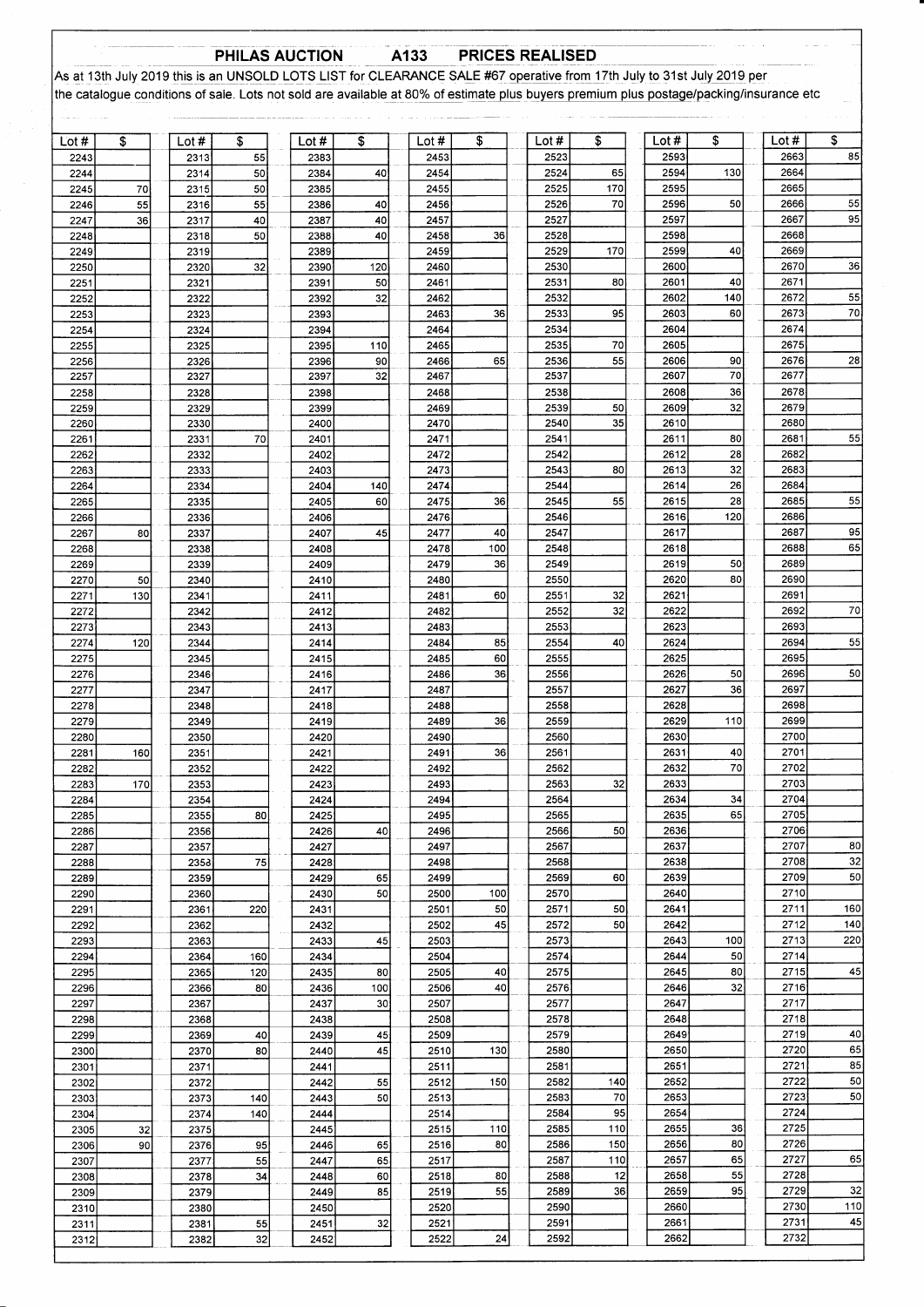### A133 **PRICES REALISED** PHILAS AUCTION As at 13th July 2019 this is an UNSOLD LOTS LIST for CLEARANCE SALE #67 operative from 17th July to 31st July 2019 per the catalogue conditions of sale. Lots not sold are available at 80% of estimate plus buyers premium plus postage/packing/insurance etc  $\overline{\text{Lot #}}$ Lot  $#$ Lot # Lot  $#$  $\overline{\mathbf{s}}$ Lot  $#$  $\overline{\mathcal{S}}$  $\overline{\mathbf{s}}$ Lot  $#$  $\overline{\$}$  $\bullet$ Lot #  $\overline{\mathfrak{s}}$  $\overline{\mathcal{E}}$  $\frac{1}{12}$  $\frac{1}{10}$  $\frac{1}{2739}$  $\overline{50}$  $-65$  $\overline{12}$  $\overline{55}$  $\overline{70}$  $\overline{2741}$  $\overline{\mathbf{8}}$  $\overline{80}$  $\overline{55}$  $\overline{32}$  $\overline{4}$  $\overline{24}$  $\overline{24}$  $\overline{\mathbf{8}}$ 2748 n/a  $\overline{50}$  $\overline{50}$  $\frac{1}{2753}$  $\overline{32}$  $\overline{55}$  $\overline{16}$  $\overline{65}$  $\overline{12}$